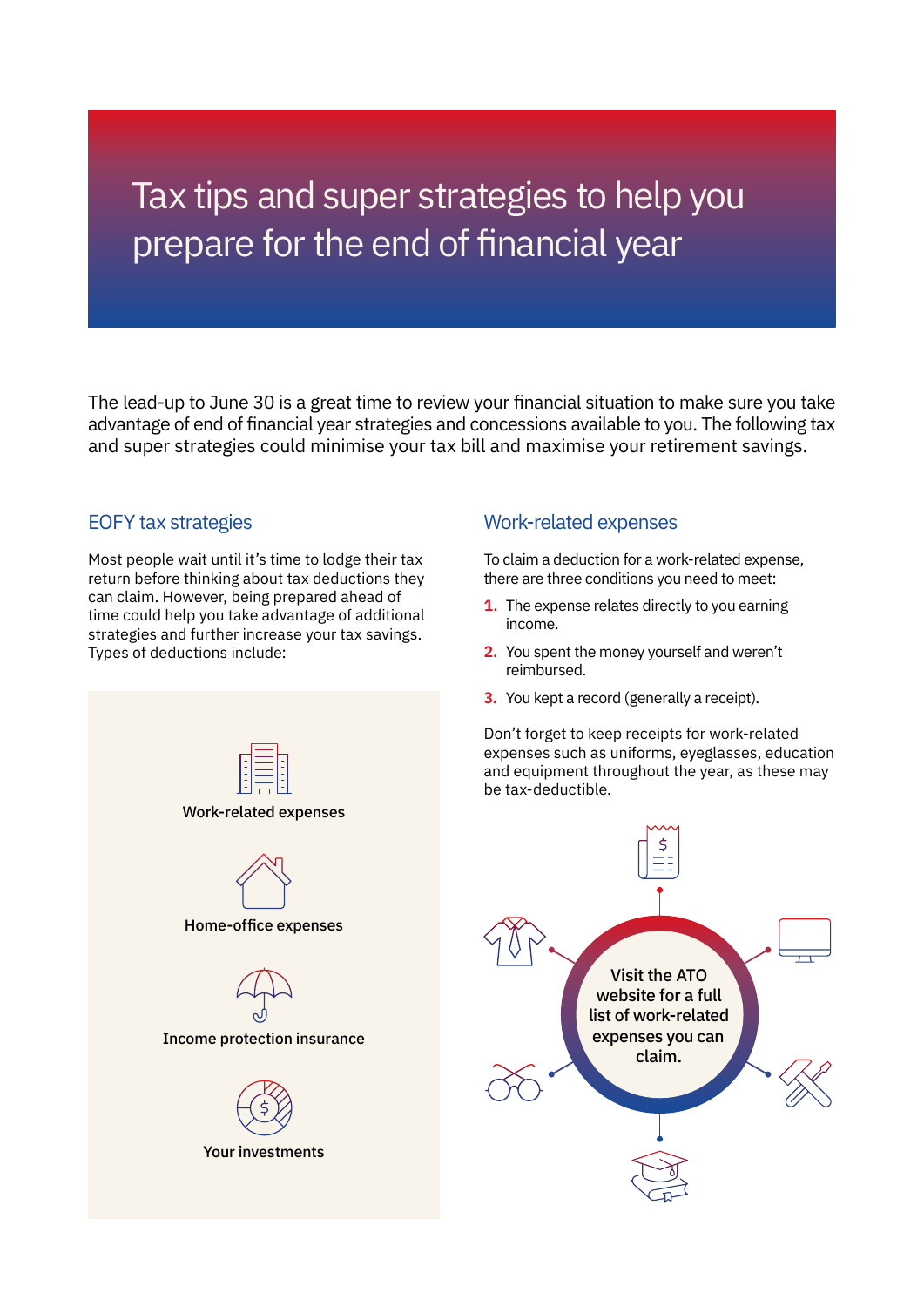## Home office expenses

If you work from home, you may be able to claim a deduction for work related expenses, such as:



## **Working from home due to COVID?**

The ATO has a simple method for calculating how much you can claim as a deduction, until 30 June 2022. Visit the ATO website or talk to your tax agent to see if this method is right for you.

# Income protection premiums

If you have an income protection policy that isn't part of your super fund, you may be able to claim the premiums as a tax deduction.

# Your investments

## **Investment expenses**

Expenses incurred while earning investment income may be tax-deductible. These include:



Talk to your tax agent about which expenses are immediately deductible and which can be claimed over future financial years.

## **Prepay investment loan interest**

If you have an investment loan, you can prepay up to 12-months' interest in advance. You may be able to claim a tax deduction for the prepayment in this financial year (subject to the relevant prepayment rules), which may work well if your total taxable income is going to be lower in the next financial year.

## **Review investment ownership**

If you have investments in your personal name, transferring ownership to your spouse (if they are on a lower marginal tax rate) or self-managed super fund (conditions apply), may reduce your tax bill on future investment income and capital gains.

However, these transfers may have capital gains tax (CGT) implications so it's important to seek tax and legal advice before proceeding.

## **Managing capital gains**

It's important to assess if you have made any capital gains or losses from your investments. The most common way you realise a capital gain (or capital loss) is by selling assets such as property, shares or managed fund investments. Managed funds also distribute capital gains which you must report in your tax return. The Australian CGT system is quite complex so it's important to consult your tax agent.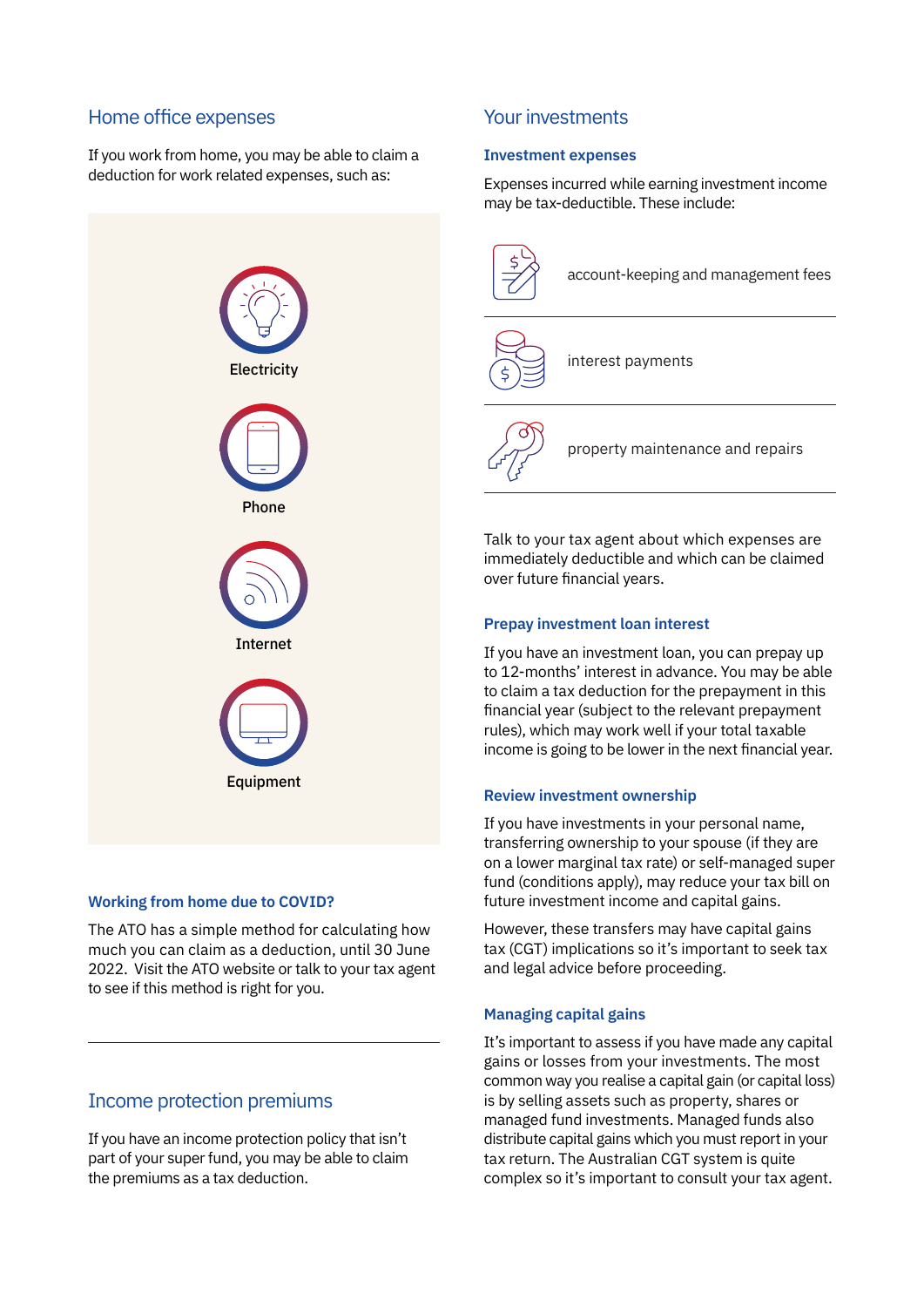## EOFY super strategies

#### **Salary sacrifice**

Most employees receive super guarantee (SG) contributions from their employer of at least 10% of their salary.1 Adding to these contributions directly from your gross (before-tax) salary can be an easy and tax-effective way to top up your super. This is called salary sacrifice, and it can be a great way to help you save for the lifestyle you want in retirement.

Make sure you check with your employer to see whether salary sacrifice is available.

#### **Some of the benefits of salary sacrifice are:**

- It's simple, automatic and consistent.
- You can reduce your taxable income.
- Salary sacrifice contributions are paid from your before-tax salary and are generally taxed at 15% instead of your marginal rate (plus Medicare levy).<sup>2</sup> Note: there are limits to the amount you can salary sacrifice without incurring extra tax.
- The difference in taxation may mean more money is available to invest in super than if you were to receive the money as after-tax income and then invest it.
- Future earnings on contributions made to super are taxed at a maximum of 15%, whereas any earnings on investments outside of super may be taxed at a higher rate, depending on your taxable income.

#### **Personal tax-deductible contributions**

Anyone who is eligible to contribute is also eligible to claim a personal tax deduction for their contributions.3 Therefore, if your employer doesn't offer salary sacrifice, you are self-employed or only derive income from passive investment (such as a share portfolio), you may be able to make a personal tax-deductible contribution to reduce your taxable income.

Personal deductible contributions count towards your concessional contributions (CC) cap, which is \$27,500 for the 2021-22 financial year.

You may be able to contribute even more if you did not fully utilise your CC cap in a year (from 1 July 2018 onwards) and are eligible to carry those unused amounts forward to use in a later year. To be eligible your total super balance must have been less than \$500,000 at the end of the prior year.

Making personal tax-deductible contributions to your super may prove timely if you have made a considerable capital gain from the sale of a property or shares, as your deductible contribution may help to offset your assessable capital gain and could also reduce your marginal tax rate.

For this strategy to be effective, you need to have sufficient taxable income to offset with the personal tax-deductible contribution. Talk to your financial adviser about the best way to implement this strategy.

## See how salary sacrific can be a tax-effective way to save

••••••••••••

Kate earns \$70,000 pa and pays tax at 34.5% including (Medicare levy).

Kate decides to boost her super by salary sacrificing \$50 per week of her before-tax income. If she received this as salary she would have been left with \$32.75 after tax. However, as her salary sacrifice contributions will only be subject to 15% contributions tax, Kate's net super contribution will be \$42.50 each week. This results in almost an extra \$10 per week to invest for her retirement.

In addition, any investment earnings in super will be taxed at 15% instead of Kate's higher income tax rate, if she invested the money outside super instead.

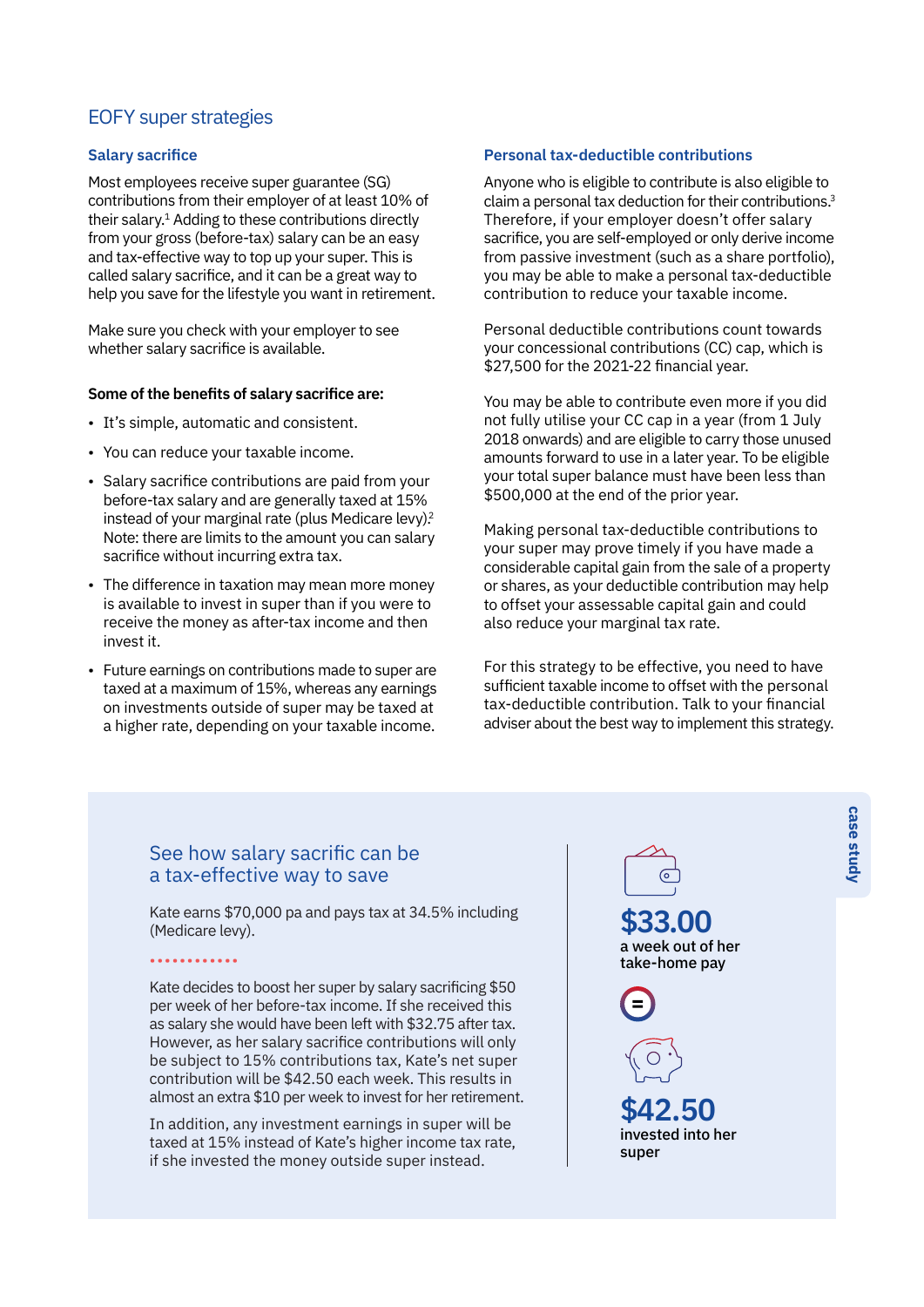# Take advantage of government co-contributions

To encourage you to save for your retirement, eligible people may receive a matching contribution from the government, called a co-contribution. If your total income is less than \$56,112 in the 2021-22 financial year and at least 10% of your income is derived from employment activities (including self-employment), you may be entitled to a government super co-contribution. The cocontribution is calculated as 50% of your after tax contribution up to a maximum of \$500. Where you earn over \$41,112 pa the government co-contribution reduces by 3.33 cents for every dollar you earn over that amount and cuts out completely once your total income reaches \$56,112 pa.<sup>4</sup>

When determining eligibility for the government co-contribution, earnings that are salary sacrificed to super and reportable fringe benefits come under the definition of total income. If you fit within the income thresholds outlined above, and satisfy some other conditions, contributing to your super from your after-tax salary before the end of the financial year may be a great way to top up your super, and get an extra boost from the government.

#### **Split super contributions with your spouse**

Up to 85% of your taxable contributions such as SG, salary sacrifice and personal tax-deductible contributions can be transferred to your spouse's super. You can do this every year, once the financial year has ended.

If the receiving spouse is over preservation age but under age 65 at the time of the split request, they must declare they aren't retired. Splits cannot take place once the receiving spouse turns 65.

#### **Here's how splitting your super can help:**

- Transferring contributions to an older spouse could enable them to access more retirement money earlier.
- Transferring money to a younger spouse could enable the older spouse to receive more Age Pension by delaying the date their super becomes an assessable asset for Centrelink purposes.
- The transferred amount doesn't count towards the receiving spouse's contributions cap.5
- Transferring contributions to a spouse may allow a couple to equalise their balances and maximise the combined amount they can use to commence tax-free pensions, as each of them is limited by a transfer balance cap (currently \$1.7m).

Super splitting is not offered by all funds, so you will need to check if your fund offers this feature.

#### **Spouse contribution tax offsets**

This strategy may be available if you make after-tax contributions directly to your spouse's super account – these are known as eligible spouse contributions.

As well as increasing your spouse's super balance, another advantage of making a spouse contribution is that you may be eligible for a tax offset, which reduces the tax you pay on your own taxable income.

If your spouse's assessable income, reportable employer super contributions and reportable fringe benefits are under \$37,000 pa, you may receive an 18% tax offset up to the first \$3,000 you contribute on their behalf (i.e. there is a maximum tax offset of \$540 pa). The offset operates on a sliding scale and phases out to zero once your spouse's income exceeds \$40,000 pa.

You can open a super account in your spouse's name and make contributions from your after-tax pay, or make the contributions to your spouse's existing super account.

#### **Spouse contribution eligibility**

To take advantage of this strategy in 2021- 22, your spouse needs to be under age 67, or aged 67 to 74 and have satisfied a work test (or work test exemption) during the financial year.<sup>6</sup>